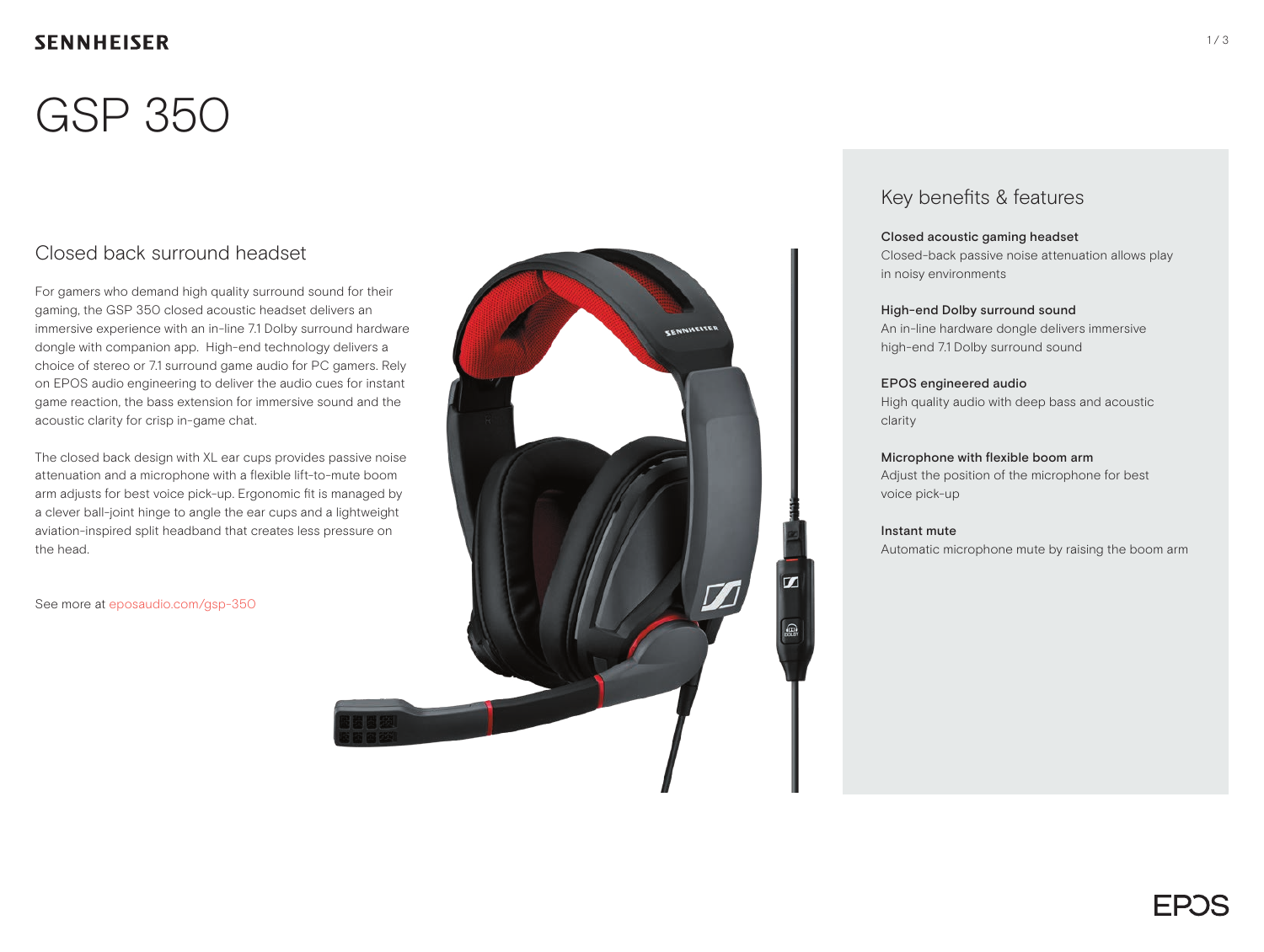## **SENNHEISER**

## GSP 350

## Product data

### General

| Ear coupling         | Around ear                                                 |
|----------------------|------------------------------------------------------------|
| Transducer principle | Dynamic, closed                                            |
| Connector plugs      | <b>USB</b>                                                 |
| Cable length         | Surround Dongle cable: 1.7 m<br>USB extension cable: 1.2 m |
| Compatibility        | PС                                                         |
| Warranty             | 2 years, international                                     |

### Headphones

| Frequency response   | 15-26.000 Hz    |
|----------------------|-----------------|
| Impedance            | 19 <sup>O</sup> |
| Sound pressure level | $113$ dB        |

| Packaging                                                 |                                                                                    |  |
|-----------------------------------------------------------|------------------------------------------------------------------------------------|--|
| Dimension of product packaging<br>$(L \times W \times H)$ | 225 x 245 x 105 mm                                                                 |  |
| Package weight<br>(incl. complete product and packaging)  | 620 g                                                                              |  |
| Dimension of master carton<br>$(L \times W \times H)$     | 600 x 535 x 280 mm                                                                 |  |
| Units in distributor master carton                        | 10                                                                                 |  |
| Languages                                                 | English, German, French, Spanish,<br>Italian, Dutch and Portuguese                 |  |
| <b>Content of delivery</b>                                |                                                                                    |  |
| What's in the box                                         | USB Surround Dongle cable, USB extension cable,<br>Quick Start Guide, Safety Guide |  |

### Microphone

| Frequency response | 10-15.000 Hz    |
|--------------------|-----------------|
| Pick-up pattern    | Uni-directional |
| Sensitivity        | $-41$ dBV/PA    |